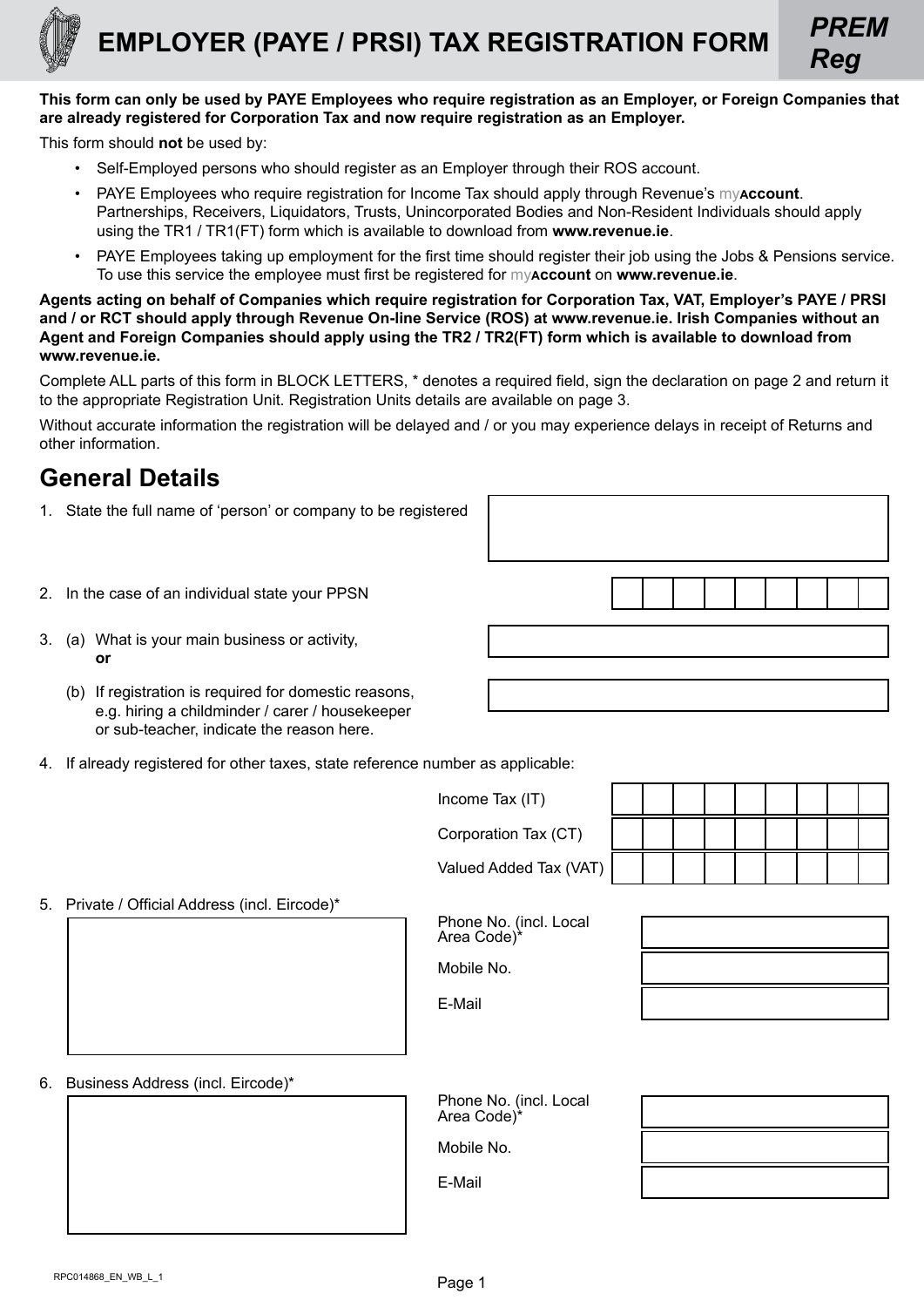|                                                                                                                                                | 7. Date of commencement of first employee*                                                                                                                                                                                               |                                          |  |
|------------------------------------------------------------------------------------------------------------------------------------------------|------------------------------------------------------------------------------------------------------------------------------------------------------------------------------------------------------------------------------------------|------------------------------------------|--|
| 8.                                                                                                                                             | What payroll and PAYE / PRSI record system will you use? Ø Computer System                                                                                                                                                               | Other Manual System                      |  |
|                                                                                                                                                | Please specify what payroll and record system you will use:                                                                                                                                                                              |                                          |  |
|                                                                                                                                                | As an employer you are obliged to report your employees' payroll information to Revenue in real time. To do this, you will<br>need a ROS digital certificate. Further information on registering for ROS can be found at www.revenue.ie. |                                          |  |
| If correspondence relating to PAYE / PRSI is being dealt with by an agent, (tick $\boxtimes$ the box)<br>and give the following details.<br>9. |                                                                                                                                                                                                                                          |                                          |  |
|                                                                                                                                                | Name, Address (incl. Eircode) of Agent*                                                                                                                                                                                                  | Phone No. (incl. Local<br>Area Code)*    |  |
|                                                                                                                                                |                                                                                                                                                                                                                                          | Tax Advisor Identification No.<br>(TAIN) |  |
|                                                                                                                                                |                                                                                                                                                                                                                                          | Mobile No.                               |  |
|                                                                                                                                                |                                                                                                                                                                                                                                          | Client's Reference*                      |  |

10. If you want to have your tax affairs dealt with in Irish, tick  $\boxtimes$  the box

### **Declaration: This must be made before you can be registered for tax**

**I declare that the particulars supplied by me in this application are true in every respect.**

| Forename                                                           | <b>BLOCK LETTERS</b> |             |           |  |  |  |
|--------------------------------------------------------------------|----------------------|-------------|-----------|--|--|--|
| <b>Surname</b>                                                     | <b>BLOCK LETTERS</b> |             |           |  |  |  |
| <b>Signature</b>                                                   |                      | <b>Date</b> | DD/MM/YYY |  |  |  |
| Capacity (Individual, Secretary, Director, Trustee, Partner, etc.) |                      |             |           |  |  |  |
| Phone No. (incl. Local Area Code) of the Signee                    |                      |             |           |  |  |  |

### **Additional Information**

The following areas will provide additional information on the taxation aspects of running a business. They are available at **[www.revenue.ie](https://www.revenue.ie/en/Home.aspx) (available 24 hours a day) or 01 738 3675**.

#### [Employer's Guide to PAYE](http://www.revenue.ie/en/business/paye/guide/index.html)

[Code of Practice for Determining Employment or Self-Employment Status of Individuals](http://www.revenue.ie/en/tax/it/leaflets/code-of-practice-on-employment-status.pdf)

Further queries should be submitted through **[MyEnquiries](https://www.revenue.ie/en/contact-us/index.aspx)** on **[www.revenue.ie](https://www.revenue.ie/en/contact-us/index.aspx)** or alternatively, to your local Revenue office or the National Employer Helpline at **01 738 3638**.

If you want information on payment options, including Direct Debit, contact the Collector-General at **01 738 3663**.

#### **Revenue On-Line Service (ROS) Save time - File On-Line**

Once registered, you can access your tax details and file returns on-line using Revenue On-Line Service (ROS). ROS is available 24 hours a day, 365 days a year. It is easy, instant and secure. For further details on ROS, visit Revenue's website at **[www.revenue.ie](https://www.revenue.ie/en/Home.aspx)** or call the ROS Helpdesk at **01 738 3699**.